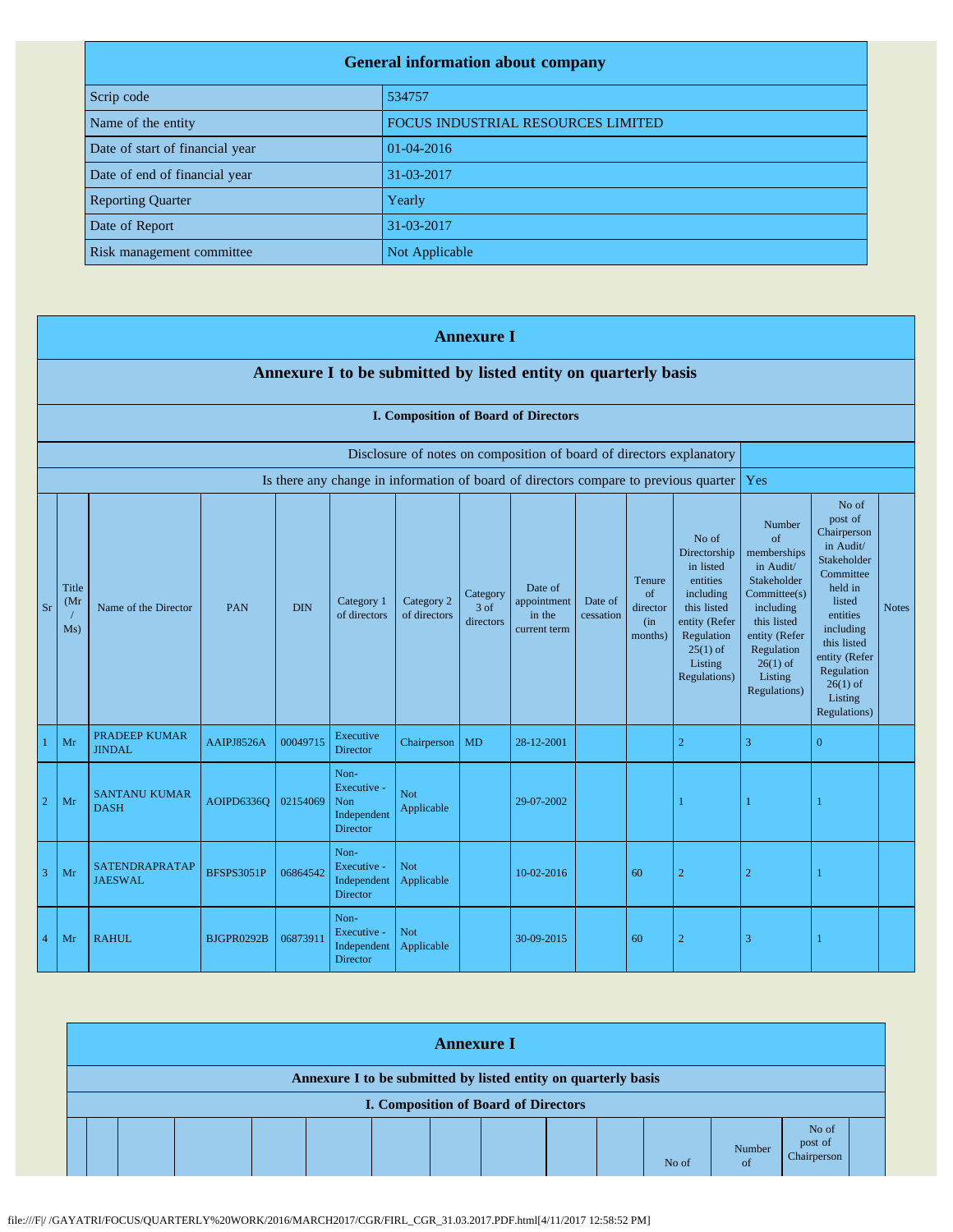| <b>Sr</b>      | Title<br>(Mr)<br>Ms) | Name of<br>the<br>Director                    | PAN        | <b>DIN</b> | Category 1<br>of directors                            | Category 2<br>of<br>directors | Category<br>$3$ of<br>directors | Date of<br>appointment<br>in the<br>current term | Date of<br>cessation | Tenure<br><sub>of</sub><br>director<br>(in)<br>months) | Directorship<br>in listed<br>entities<br>including<br>this listed<br>entity (Refer<br>Regulation<br>$25(1)$ of<br>Listing<br>Regulations) | memberships<br>in Audit/<br>Stakeholder<br>Commitee(s)<br>including<br>this listed<br>entity (Refer<br>Regulation<br>$26(1)$ of<br>Listing<br>Regulations) | in Audit/<br>Stakeholder<br>Committee<br>held in<br>listed<br>entities<br>including<br>this listed<br>entity (Refer<br>Regulation<br>$26(1)$ of<br>Listing<br>Regulations) | <b>Notes</b> |
|----------------|----------------------|-----------------------------------------------|------------|------------|-------------------------------------------------------|-------------------------------|---------------------------------|--------------------------------------------------|----------------------|--------------------------------------------------------|-------------------------------------------------------------------------------------------------------------------------------------------|------------------------------------------------------------------------------------------------------------------------------------------------------------|----------------------------------------------------------------------------------------------------------------------------------------------------------------------------|--------------|
| 5 <sub>1</sub> | Mr                   | <b>PAWAN</b><br><b>KUMAR</b><br><b>PODDAR</b> | AAGPP6784N | 02152971   | Non-<br>Executive -<br>Independent<br><b>Director</b> | <b>Not</b><br>Applicable      |                                 | $01-10-2016$                                     |                      | 60                                                     | 3                                                                                                                                         | $\overline{2}$                                                                                                                                             | 3                                                                                                                                                                          |              |
| $\overline{6}$ | Ms                   | <b>MAMTA</b><br><b>JINDAL</b>                 | AEEPJ6955K | 00085096   | Executive<br><b>Director</b>                          | <b>Not</b><br>Applicable      |                                 | 30-09-2015                                       |                      |                                                        |                                                                                                                                           |                                                                                                                                                            | $\overline{0}$                                                                                                                                                             |              |

|                | <b>Annexure 1</b>                                                            |                                         |                                                              |                            |                            |  |  |  |
|----------------|------------------------------------------------------------------------------|-----------------------------------------|--------------------------------------------------------------|----------------------------|----------------------------|--|--|--|
|                |                                                                              |                                         | <b>II. Composition of Committees</b>                         |                            |                            |  |  |  |
|                |                                                                              |                                         | Disclosure of notes on composition of committees explanatory |                            |                            |  |  |  |
|                | Is there any change in information of committees compare to previous quarter | Yes                                     |                                                              |                            |                            |  |  |  |
| Sr             | Name Of Committee                                                            | Name of Committee<br>members            | Category 1 of directors                                      | Category 2 of<br>directors | Name of other<br>committee |  |  |  |
| 1              | <b>Audit Committee</b>                                                       | RAHUL.                                  | Non-Executive - Independent<br><b>Director</b>               | Chairperson                |                            |  |  |  |
| $\overline{2}$ | <b>Audit Committee</b>                                                       | <b>PRADEEP KUMAR</b><br><b>JINDAL</b>   | <b>Executive Director</b>                                    | Member                     |                            |  |  |  |
| 3              | <b>Audit Committee</b>                                                       | <b>SATENDRAPRATAP</b><br>JAESWAL.       | Non-Executive - Independent<br><b>Director</b>               | Member                     |                            |  |  |  |
| $\overline{4}$ | <b>Audit Committee</b>                                                       | <b>SANTANU KUMAR</b><br><b>DASH</b>     | Non-Executive - Non<br><b>Independent Director</b>           | Member                     |                            |  |  |  |
| 5              | <b>Audit Committee</b>                                                       | <b>PAWAN KUMAR</b><br><b>PODDAR</b>     | Non-Executive - Independent<br><b>Director</b>               | Member                     |                            |  |  |  |
| 6              | Nomination and remuneration<br>committee                                     | RAHUL                                   | Non-Executive - Independent<br><b>Director</b>               | Chairperson                |                            |  |  |  |
| $\overline{7}$ | Nomination and remuneration<br>committee                                     | <b>SANTANU KUMAR</b><br><b>DASH</b>     | Non-Executive - Non<br><b>Independent Director</b>           | Member                     |                            |  |  |  |
| 8              | Nomination and remuneration<br>committee                                     | <b>SATENDRAPRATAP</b><br><b>JAESWAL</b> | Non-Executive - Independent<br><b>Director</b>               | Member                     |                            |  |  |  |
| 9              | <b>Stakeholders Relationship</b><br>Committee                                | <b>SANTANU KUMAR</b><br><b>DASH</b>     | Non-Executive - Non<br><b>Independent Director</b>           | Chairperson                |                            |  |  |  |
| 10             | <b>Stakeholders Relationship</b><br>Committee                                | <b>RAHUL</b>                            | Non-Executive - Independent<br><b>Director</b>               | Member                     |                            |  |  |  |

|           | <b>Annexure 1</b>                             |                              |                            |                            |                            |  |  |  |  |
|-----------|-----------------------------------------------|------------------------------|----------------------------|----------------------------|----------------------------|--|--|--|--|
|           | <b>II. Composition of Committees</b>          |                              |                            |                            |                            |  |  |  |  |
| <b>Sr</b> | Name Of Committee                             | Name of Committee<br>members | Category 1 of<br>directors | Category 2 of<br>directors | Name of other<br>committee |  |  |  |  |
|           | <b>Stakeholders Relationship</b><br>Committee | <b>MAMTA JINDAL</b>          | <b>Executive Director</b>  | Member                     |                            |  |  |  |  |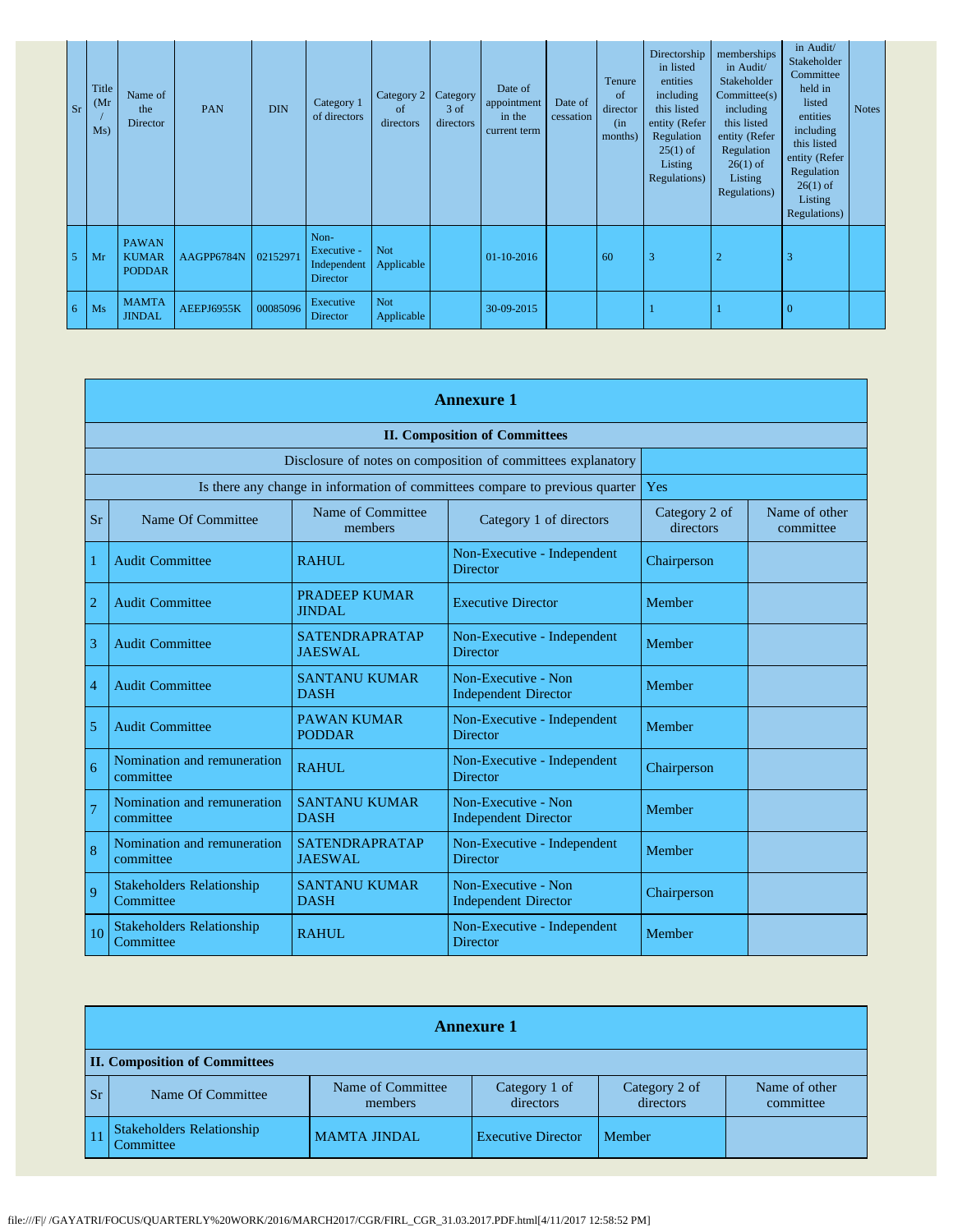|                | <b>Annexure 1</b>                                                |                                                         |                                                                |  |  |  |  |  |  |
|----------------|------------------------------------------------------------------|---------------------------------------------------------|----------------------------------------------------------------|--|--|--|--|--|--|
|                | <b>Annexure 1</b>                                                |                                                         |                                                                |  |  |  |  |  |  |
|                | <b>III.</b> Meeting of Board of Directors                        |                                                         |                                                                |  |  |  |  |  |  |
|                | Disclosure of notes on meeting of board of directors explanatory |                                                         |                                                                |  |  |  |  |  |  |
| <b>Sr</b>      | $Date(s)$ of meeting (if any) in the<br>previous quarter         | $Date(s)$ of meeting (if any) in the<br>current quarter | Maximum gap between any two consecutive (in<br>number of days) |  |  |  |  |  |  |
|                | $01-10-2016$                                                     |                                                         |                                                                |  |  |  |  |  |  |
| $\overline{2}$ | 14-11-2016                                                       |                                                         | 43                                                             |  |  |  |  |  |  |
| 3              | 29-12-2016                                                       |                                                         | 44                                                             |  |  |  |  |  |  |
| $\overline{4}$ |                                                                  | 13-02-2017                                              | 45                                                             |  |  |  |  |  |  |

|                | <b>Annexure 1</b>                                        |                                                                   |                                                     |                                           |                                                                     |                                                                                          |                               |  |  |  |
|----------------|----------------------------------------------------------|-------------------------------------------------------------------|-----------------------------------------------------|-------------------------------------------|---------------------------------------------------------------------|------------------------------------------------------------------------------------------|-------------------------------|--|--|--|
|                | <b>IV. Meeting of Committees</b>                         |                                                                   |                                                     |                                           |                                                                     |                                                                                          |                               |  |  |  |
|                | Disclosure of notes on meeting of committees explanatory |                                                                   |                                                     |                                           |                                                                     |                                                                                          |                               |  |  |  |
| <b>Sr</b>      | Name of<br>Committee                                     | Date(s) of meeting<br>of the committee in<br>the relevant quarter | Whether<br>requirement of<br>Quorum met<br>(Yes/No) | Requirement<br>of Ouorum<br>met (details) | $Date(s)$ of meeting<br>of the committee in<br>the previous quarter | Maximum gap between<br>any two consecutive<br>meetings (in number of<br>$\frac{days}{ }$ | Name of<br>other<br>committee |  |  |  |
|                | Audit<br>Committee                                       |                                                                   | Yes                                                 |                                           | $01-10-2016$                                                        | 43                                                                                       |                               |  |  |  |
| $\overline{2}$ | Audit<br>Committee                                       | 13-02-2017                                                        | Yes                                                 |                                           | 14-11-2016                                                          | 90                                                                                       |                               |  |  |  |
| 3              | Nomination<br>and<br>remuneration<br>committee           |                                                                   | Yes                                                 |                                           | 29-12-2016                                                          |                                                                                          |                               |  |  |  |
| 4              | <b>Stakeholders</b><br>Relationship<br>Committee         | 13-02-2017                                                        | Yes                                                 |                                           |                                                                     |                                                                                          |                               |  |  |  |

|                | <b>Annexure 1</b>                                                                                         |                                  |                                                                    |  |  |  |  |  |
|----------------|-----------------------------------------------------------------------------------------------------------|----------------------------------|--------------------------------------------------------------------|--|--|--|--|--|
|                | <b>V. Related Party Transactions</b>                                                                      |                                  |                                                                    |  |  |  |  |  |
|                | Sr Subject                                                                                                | Compliance status<br>(Yes/No/NA) | If status is "No" details of non-<br>compliance may be given here. |  |  |  |  |  |
|                | Whether prior approval of audit committee obtained                                                        | Yes                              |                                                                    |  |  |  |  |  |
| $\overline{2}$ | Whether shareholder approval obtained for material RPT                                                    | <b>NA</b>                        |                                                                    |  |  |  |  |  |
| $\overline{3}$ | Whether details of RPT entered into pursuant to omnibus approval<br>have been reviewed by Audit Committee | <b>NA</b>                        |                                                                    |  |  |  |  |  |

| <b>Annexure 1</b>       |            |  |  |  |  |  |
|-------------------------|------------|--|--|--|--|--|
| <b>VI. Affirmations</b> |            |  |  |  |  |  |
|                         | Compliance |  |  |  |  |  |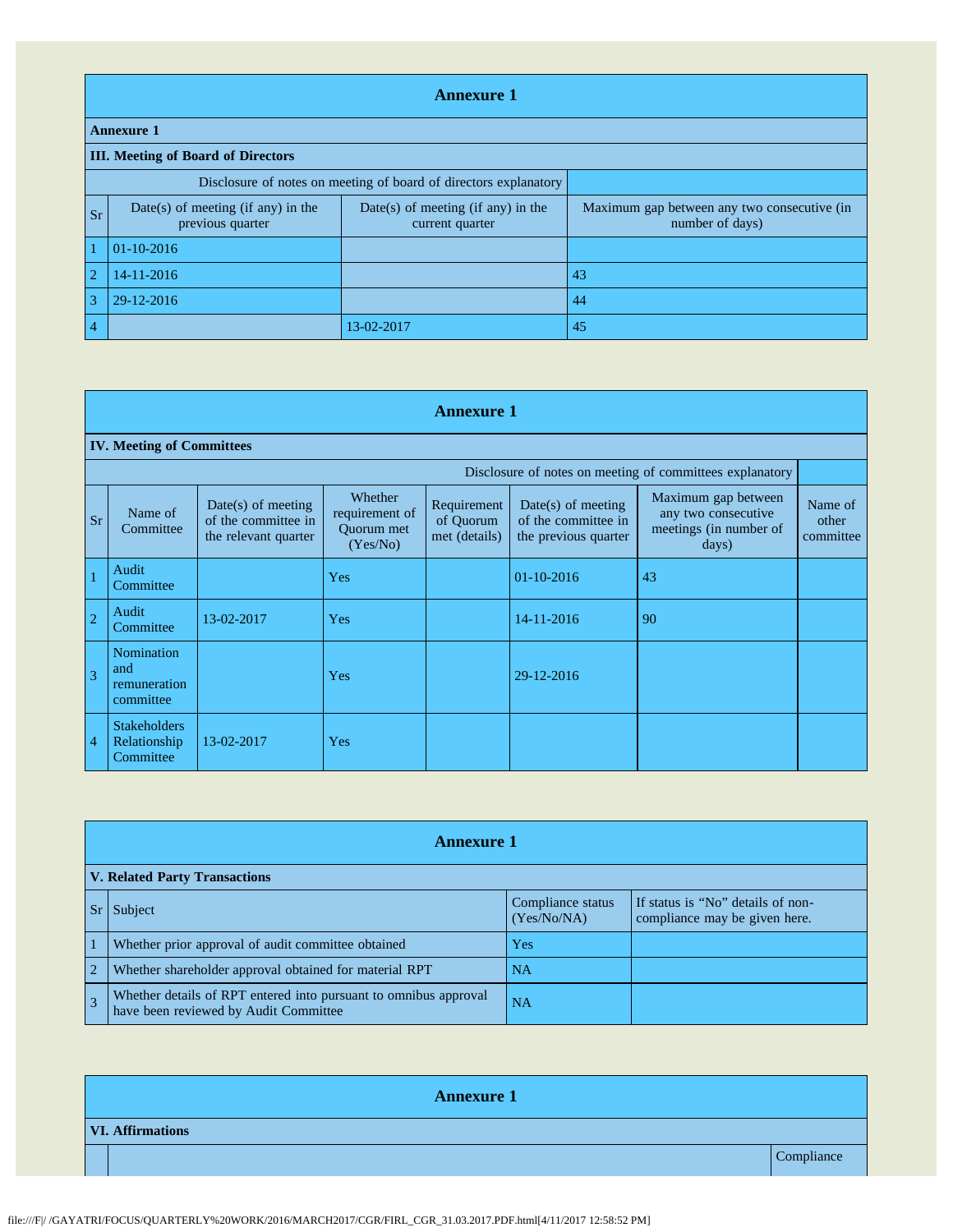| Sr             | Subject                                                                                                                                                                                                         | status<br>(Yes/No) |
|----------------|-----------------------------------------------------------------------------------------------------------------------------------------------------------------------------------------------------------------|--------------------|
|                | The composition of Board of Directors is in terms of SEBI (Listing obligations and disclosure requirements)<br>Regulations, 2015                                                                                | Yes                |
| $\overline{2}$ | The composition of the following committees is in terms of SEBI(Listing obligations and disclosure requirements)<br>Regulations, 2015 a. Audit Committee                                                        | $\rm Yes$          |
| 3              | The composition of the following committees is in terms of SEBI(Listing obligations and disclosure requirements)<br>Regulations, 2015. b. Nomination & remuneration committee                                   | Yes                |
| $\overline{4}$ | The composition of the following committees is in terms of SEBI(Listing obligations and disclosure requirements)<br>Regulations, 2015. c. Stakeholders relationship committee                                   | Yes                |
| 5              | The composition of the following committees is in terms of SEBI(Listing obligations and disclosure requirements)<br>Regulations, 2015. d. Risk management committee (applicable to the top 100 listed entities) | NA                 |
| 6              | The committee members have been made aware of their powers, role and responsibilities as specified in SEBI<br>(Listing obligations and disclosure requirements) Regulations, 2015.                              | Yes                |
| $\overline{7}$ | The meetings of the board of directors and the above committees have been conducted in the manner as specified<br>in SEBI (Listing obligations and disclosure requirements) Regulations, 2015.                  | Yes                |
| 8              | This report and/or the report submitted in the previous quarter has been placed before Board of Directors.                                                                                                      | Yes                |

|                | <b>Annexure II</b>                                                                                              |                                  |                                                                    |                     |  |  |  |  |  |
|----------------|-----------------------------------------------------------------------------------------------------------------|----------------------------------|--------------------------------------------------------------------|---------------------|--|--|--|--|--|
|                | Annexure II to be submitted by listed entity at the end of the financial year (for the whole of financial year) |                                  |                                                                    |                     |  |  |  |  |  |
|                | I. Disclosure on website in terms of Listing Regulations                                                        |                                  |                                                                    |                     |  |  |  |  |  |
| Sr             | Item                                                                                                            | Compliance status<br>(Yes/No/NA) | If status is "No" details of non-<br>compliance may be given here. | Web address         |  |  |  |  |  |
|                | Details of business                                                                                             | Yes                              |                                                                    | www.focuslimited.in |  |  |  |  |  |
| $\overline{2}$ | Terms and conditions of appointment of<br>independent directors                                                 | Yes                              |                                                                    | www.focuslimited.in |  |  |  |  |  |
| 3              | Composition of various committees of board<br>of directors                                                      | Yes                              |                                                                    | www.focuslimited.in |  |  |  |  |  |
| $\overline{4}$ | Code of conduct of board of directors and<br>senior management personnel                                        | Yes                              |                                                                    | www.focuslimited.in |  |  |  |  |  |
| 5              | Details of establishment of vigil mechanism/<br>Whistle Blower policy                                           | <b>Yes</b>                       |                                                                    | www.focuslimited.in |  |  |  |  |  |
| 6              | Criteria of making payments to non-executive<br>directors                                                       | <b>NA</b>                        |                                                                    |                     |  |  |  |  |  |
| $\overline{7}$ | Policy on dealing with related party<br>transactions                                                            | Yes                              |                                                                    | www.focuslimited.in |  |  |  |  |  |
| 8              | Policy for determining 'material' subsidiaries                                                                  | NA                               |                                                                    |                     |  |  |  |  |  |
| $\overline{Q}$ | Details of familiarization programmes<br>imparted to independent directors                                      | Yes                              |                                                                    | www.focuslimited.in |  |  |  |  |  |

|    | <b>Annexure II</b>                                                                                                                                  |                                     |                                                                      |                     |  |
|----|-----------------------------------------------------------------------------------------------------------------------------------------------------|-------------------------------------|----------------------------------------------------------------------|---------------------|--|
|    | Annexure II to be submitted by listed entity at the end of the financial year (for the whole of financial year)                                     |                                     |                                                                      |                     |  |
|    | I. Disclosure on website in terms of Listing Regulations                                                                                            |                                     |                                                                      |                     |  |
|    | Item                                                                                                                                                | Compliance<br>status<br>(Yes/No/NA) | If status is "No" details of<br>non-compliance may be<br>given here. | Web address         |  |
| 10 | Contact information of the designated officials of the listed<br>entity who are responsible for assisting and handling investor   Yes<br>grievances |                                     |                                                                      | www.focuslimited.in |  |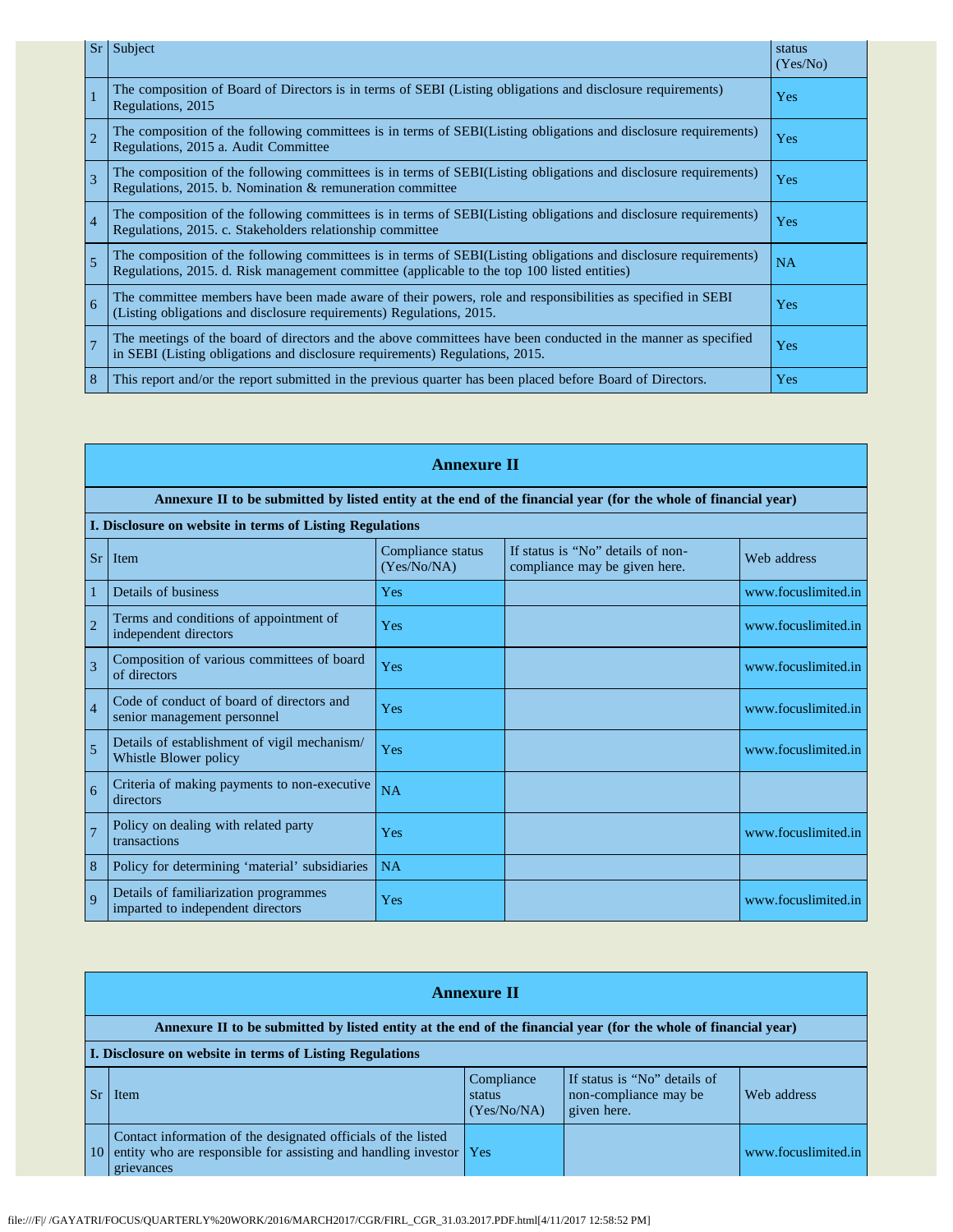|    | email address for grievance redressal and other relevant<br>details                    | Yes       | www.focuslimited.in |
|----|----------------------------------------------------------------------------------------|-----------|---------------------|
|    | <b>Financial results</b>                                                               | Yes       | www.focuslimited.in |
|    | Shareholding pattern                                                                   | Yes       | www.focuslimited.in |
| 14 | Details of agreements entered into with the media companies<br>and/or their associates | <b>NA</b> |                     |
|    | New name and the old name of the listed entity                                         | <b>NA</b> |                     |

|                | <b>Annexure II</b>                                                                                                   |                        |                                     |                                                                    |  |
|----------------|----------------------------------------------------------------------------------------------------------------------|------------------------|-------------------------------------|--------------------------------------------------------------------|--|
|                | <b>II. Annual Affirmations</b>                                                                                       |                        |                                     |                                                                    |  |
| <b>Sr</b>      | Particulars                                                                                                          | Regulation<br>Number   | Compliance<br>status<br>(Yes/No/NA) | If status is "No" details of non-<br>compliance may be given here. |  |
| $\mathbf{1}$   | Independent director(s) have been appointed in terms of<br>specified criteria of 'independence' and/or 'eligibility' | $16(1)(b) \&$<br>25(6) | Yes                                 |                                                                    |  |
| $\overline{2}$ | Board composition                                                                                                    | 17(1)                  | Yes                                 |                                                                    |  |
| 3              | Meeting of Board of directors                                                                                        | 17(2)                  | Yes                                 |                                                                    |  |
| $\overline{4}$ | <b>Review of Compliance Reports</b>                                                                                  | 17(3)                  | Yes                                 |                                                                    |  |
| 5              | Plans for orderly succession for appointments                                                                        | 17(4)                  | Yes                                 |                                                                    |  |
| 6              | Code of Conduct                                                                                                      | 17(5)                  | Yes                                 |                                                                    |  |
| $\overline{7}$ | Fees/compensation                                                                                                    | 17(6)                  | <b>NA</b>                           |                                                                    |  |
| 8              | Minimum Information                                                                                                  | 17(7)                  | Yes                                 |                                                                    |  |
| 9              | Compliance Certificate                                                                                               | 17(8)                  | Yes                                 |                                                                    |  |
| 10             | Risk Assessment & Management                                                                                         | 17(9)                  | NA                                  |                                                                    |  |

|               | <b>Annexure II</b>                                                                 |                                 |                                  |                                                                    |  |
|---------------|------------------------------------------------------------------------------------|---------------------------------|----------------------------------|--------------------------------------------------------------------|--|
|               | <b>II. Annual Affirmations</b>                                                     |                                 |                                  |                                                                    |  |
| <b>Sr</b>     | Particulars                                                                        | Regulation<br>Number            | Compliance status<br>(Yes/No/NA) | If status is "No" details of non-<br>compliance may be given here. |  |
| 11            | Performance Evaluation of Independent Directors                                    | 17(10)                          | Yes                              |                                                                    |  |
| 12            | <b>Composition of Audit Committee</b>                                              | 18(1)                           | Yes                              |                                                                    |  |
| 13            | Meeting of Audit Committee                                                         | 18(2)                           | Yes                              |                                                                    |  |
| 14            | Composition of nomination & remuneration<br>committee                              | 19(1) & (2)                     | Yes                              |                                                                    |  |
| 15            | <b>Composition of Stakeholder Relationship</b><br>Committee                        | $20(1)$ & (2)                   | Yes                              |                                                                    |  |
| 16            | Composition and role of risk management<br>committee                               | 21(1), (2), (3), (4)            | <b>NA</b>                        |                                                                    |  |
| 17            | Vigil Mechanism                                                                    | 22                              | Yes                              |                                                                    |  |
| 18            | Policy for related party Transaction                                               | 23(1), (5), (6), (7)<br>$\&(8)$ | Yes                              |                                                                    |  |
| 19            | Prior or Omnibus approval of Audit Committee for<br>all related party transactions | 23(2), (3)                      | <b>NA</b>                        |                                                                    |  |
| <sup>20</sup> | Approval for material related party transactions                                   | 23(4)                           | <b>NA</b>                        |                                                                    |  |